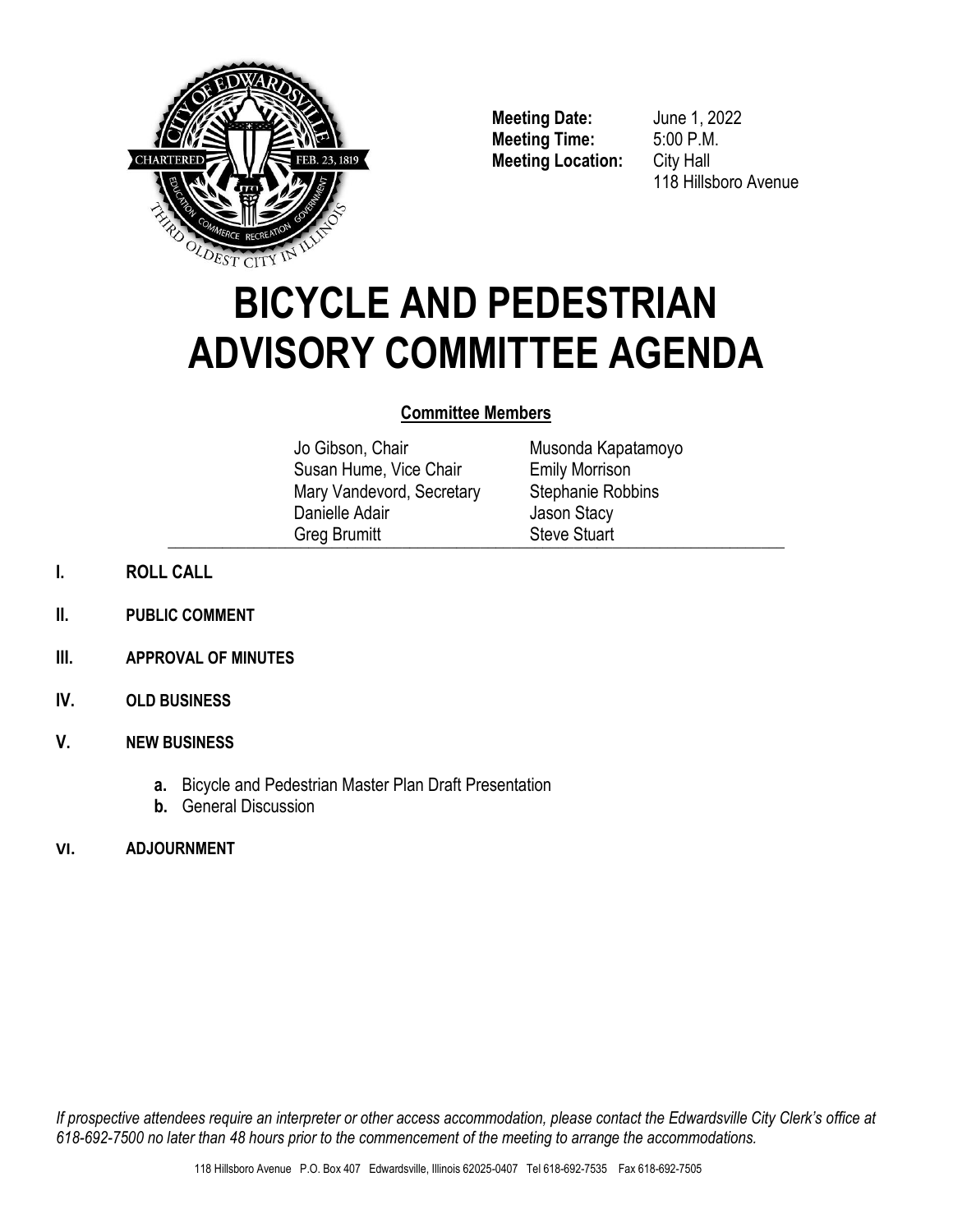# **BICYCLE & PEDESTRIAN ADVISORY COMMITTEE** *May 4, 2022 5:00 PM* **MINUTES**

Approved: \_\_\_\_\_\_\_\_\_\_\_\_\_\_\_\_\_\_\_

Date:

The regularly scheduled meeting of the Edwardsville Bicycle and Pedestrian Advisory Committee was held at 5:00 p.m. at City Hall located at 118 Hillsboro Avenue in Edwardsville, Illinois.

#### **I. ROLL CALL:**

Present Absent Jo Gibson, Chair Stephanie Robbins Susan Hume, Vice Chair Steve Stuart Mary Vandevord, Secretary Danielle Adair Greg Brumitt Musonda Kapatamoyo Emily Morrison Jason Stacy

Breana Buncher, Staff Emily Calderon, Staff

#### **II. PUBLIC COMMENT:** None.

#### **III. APPROVAL OF MINUTES:**

Hume made a motion to approve the minutes of April 6, 2022; second by Kapatamoyo. Motion carried unanimously.

#### **IV. OLD BUSINESS:**

Gibson reminded the committee about the MCT Trail summit and noted that over 100 people have signed up to attend so far.

#### **V. NEW BUSINESS:**

- a) *Introductions*: New member Jason Stacy was introduced to the committee.
- b) *Land Development Process Presentation*: Breana Buncher made a presentation to the committee about how the land development process works in the City of Edwardsville. Buncher reviewed long-range vs. current planning, the building review process, platting process, and current city sidewalk requirements.